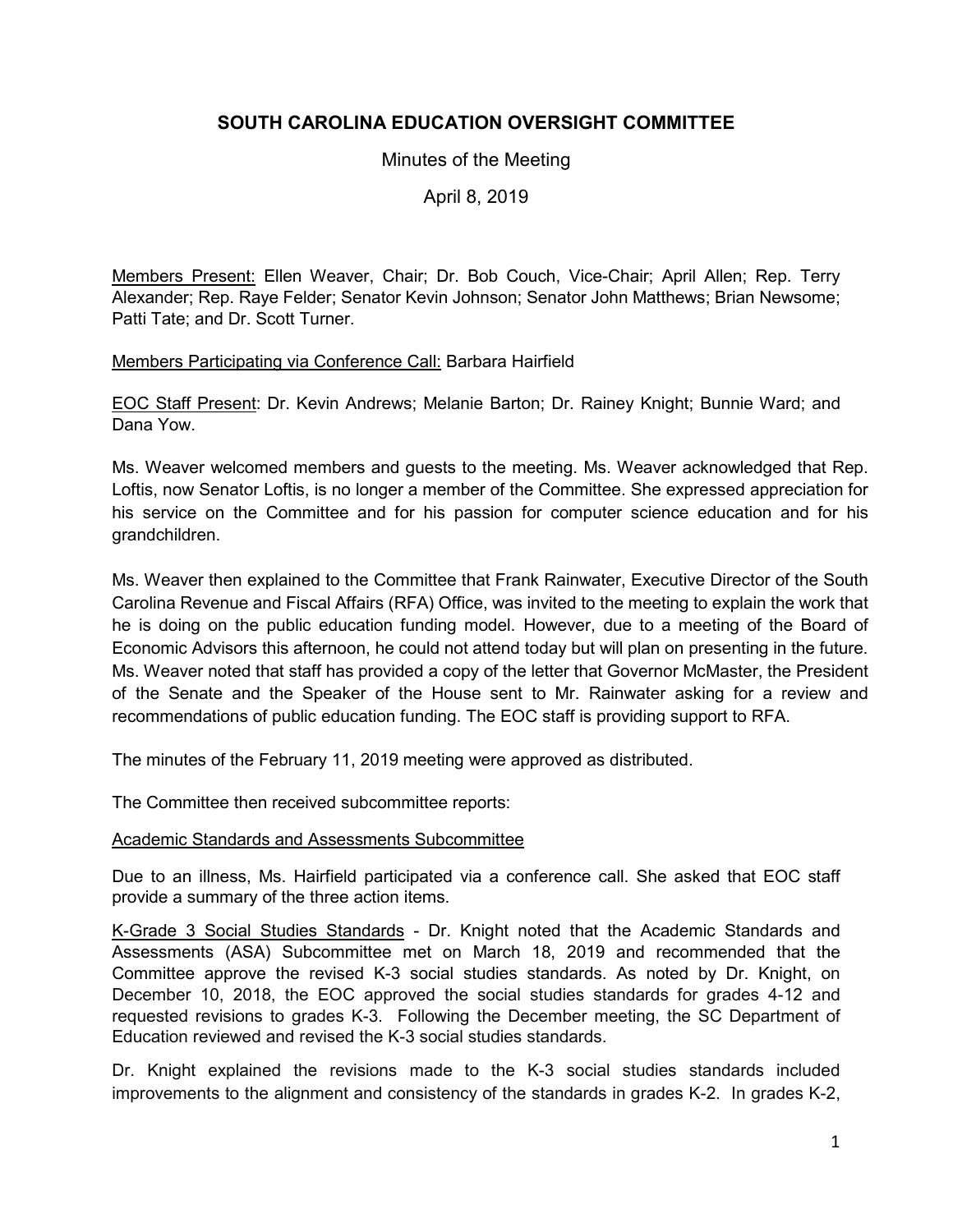the standards progress from exploring social studies from the perspective of the classroom and expands to South Carolina and then through the United States. For grade 3, the Department and the EOC staff agreed a logical progression from the classroom, to South Carolina and United States, would be exposure to the world through a world geography course of studies. Because the newly approved 4th and 5th grade standards contained South Carolina history content previously taught in grade 3, the determination was made to retain the original focus of world geography in grade 3 and to remove references specifically to South Carolina. Dr. Jerry Mitchell, a USC geography professor, who served as a member of the EOC review team and the Department writing team, worked with the Department to review and make recommendations to the grade 3 world geography standards. The world geography grade 3 standards explore the world from a theme-based approach.

In addition to approving the new K-3 social studies standards, the ASA Subcommittee recommends that a letter be sent to the General Assembly providing the rationale for the changes to grade 3 social studies standards and noting that South Carolina history will now be taught in grades 4 and 5. The ASA subcommittee also concurred that, in addition to the standards, there is a need to create a document that shows the progression of civic skills and dispositions from kindergarten to grade 12 to operationalize civic readiness.

Rep. Felder asked for clarification about when South Carolina history would be taught. Ms. Hairfield noted that, while the standards embed history, geography, economics and civics, identifying the four social studies strands would assist teachers.

There being no further questions, the Committee approved unanimously the revised K-3 social studies standards.

Industry Certifications for Accountability - Ms. Yow then explained that the ASA Subcommittee is recommending that the Committee approve an additional 80 industry credentials for school years 2018-19 and 2019-20 for purposes of defining a student "career ready" as being a student who is a Career and Technical Education (CTE) completer and earns a national or state industry credential. In the current accountability system, high schools receive a rating for College/Career Readiness, which is the percentage of high school graduates who are college or career ready. One-fourth or 25 points of each high school's overall rating is based on this indicator. While there are several metrics that can define "career ready," a student may be deemed "career ready" if the high school graduate is a CTE completer and, where applicable, has earned a national or state industry credential as determined by the business community. The 80 new industry certifications/credentials would join the 164 the EOC has already approved for use in the accountability system.

Ms. Yow explained the data included in the meeting packet. First, there was a list of certifications/credentials, organized by Career Cluster, which were submitted by the South Carolina Department of Education (SCDE) after vetting by local, regional and state organizations, including the South Carolina Department of Commerce, the South Carolina Department of Employment and Workforce, and the South Carolina Chamber of Commerce. The items listed as "Keep" were already approved for accountability and items noted as "Add" are recommended for approval by the full Committee. There was also an analysis of the certifications/credentials earned by students in 2017-18, analyzed by Career Cluster. Overall, students earned a total of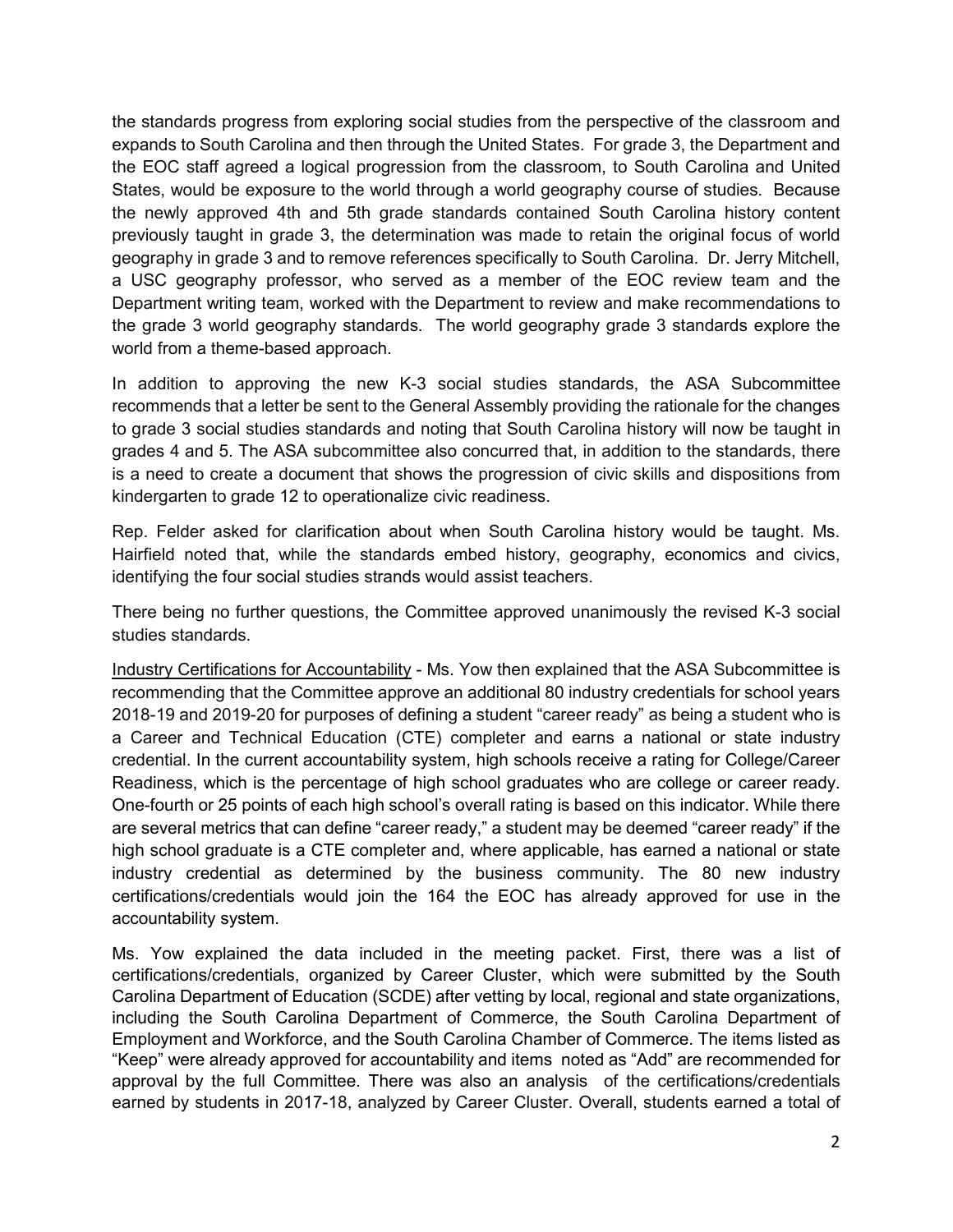7,275 certifications or credentials in school year 2017-18. Thirty-seven percent of the credentials were earned in the Health Science Cluster, with over half of those credentials coming from Basic Life Support and Certified Nurse Aide. Also, 1,038 of the certifications were OSHA 10 General Industry and 171 were Microburst EmployABILITY Soft Skills Certification, two general credentials the Subcommittee recommends be worked into an overall stackable credential system.

The analysis also showed that of the 164 certifications/credentials already approved for use in the accountability system, only 64 - or 39% -had at least one student earning it. The SCDE has stated they are analyzing the data and will be able to determine what credentials are not being used with historical data from two consecutive years. This process will allow them to delete with justification. Also, of note – no certifications were earned in the Marketing or Finance Career Clusters for School Year 2017-18. The SCDE has proposed five (5) certifications be added in Finance; seven (7) for Marketing.

Ms. Yow explained that the EOC staff has been working with Angel Malone, Director of Career and Technology Education Office at SCDE, during this process. Ms. Malone, who could not attend the meeting, participated via a conference call. She noted that the new federal Perkins law requires states to connect local regional workforce needs and stackable credentials to create access especially in rural schools and districts. Ms. Malone explained that the agency is working with the SC Department of Employment and Workforce to align industry credential opportunities with the demands of the workforce regionally to create a primary and stackable credentials for the 2020-2021 School Year.

Dr. Couch noted that in recent conversations with business and industry in Anderson that employers want students who have a Silver or better on the WIN career readiness assessment, who have an OSHA certification, and who have earned a soft skills credential. Rep. Alexander stated that the state needs to evaluate the clusters and possibly redefine the clusters. Dr. Couch agreed with Rep. Alexander and noted in his new career center, the 16 clusters are grouped under 5 broad areas. Dr. Turner asked for clarification about how the industry certifications will impact accountability. Sen. Matthews asked for clarification about the Ready to Work (R2W) Career Readiness Assessment and certificates that students can earn.

Dr. Turner asked if there are certifications that should be added. Dr. Couch and Ms. Allen noted that the list needs to be amended periodically especially with dramatic changes in the workforce. Ms. Allen noted that a student who earns a credential is highly valued by industry because a certification means that the student has specific skills substantiated by an independent review.

There being no further discussion, the Committee voted unanimously to approve the additional certifications and to work with the Department of Education on designing a system of primary and stackable credentials in the future.

Palmetto Gold and Silver Criteria - Dr. Knight explained that state law requires the EOC, working with the State Board of Education, to establish the criteria for the Palmetto Gold and Silver Awards Program. State law requires awards be established for schools: (1) attaining high levels of academic achievement; (2) attaining high rates of growth; and (3) making substantial progress in closing the achievement gap between disaggregated groups.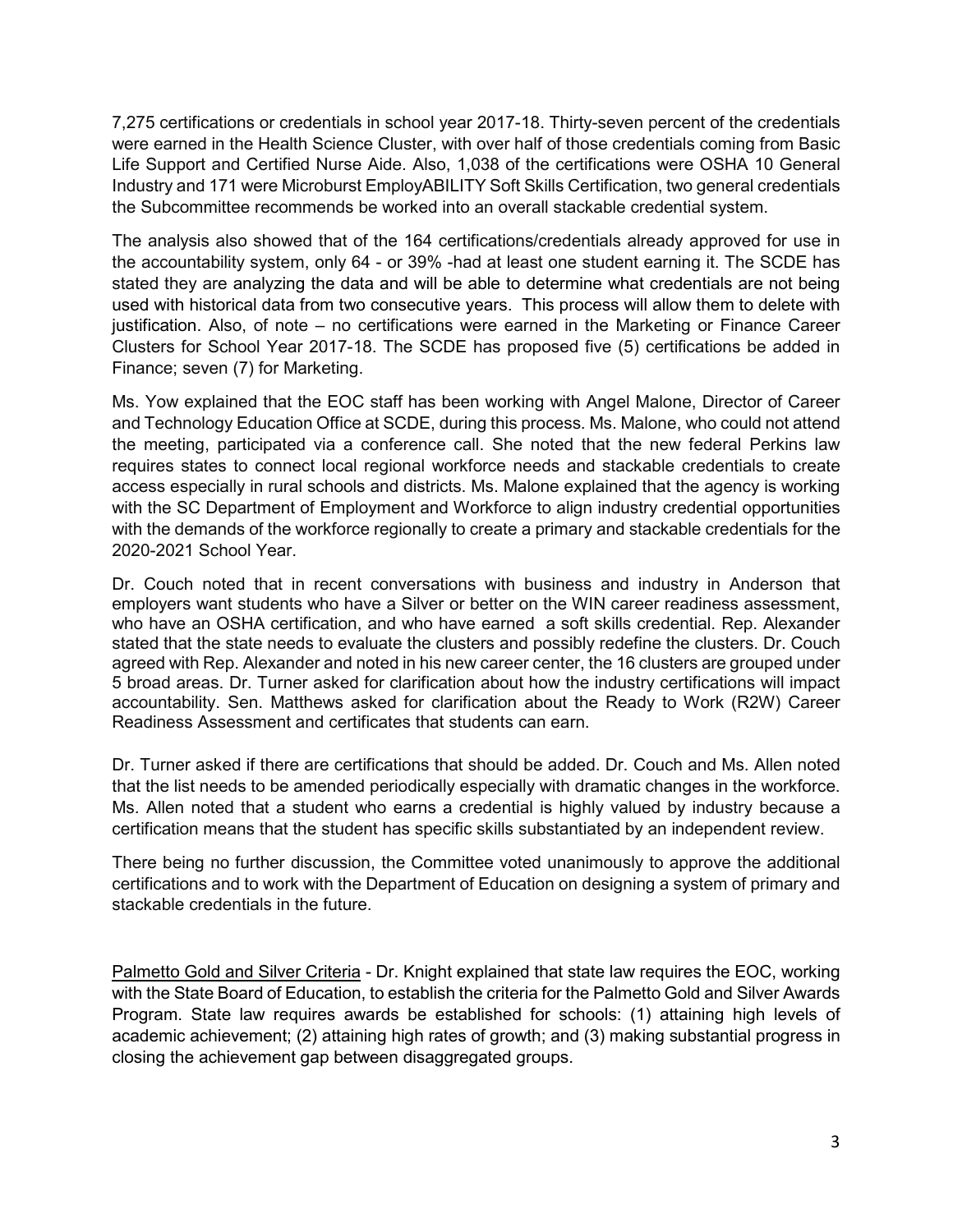The Subcommittee recommended that the Committee approve criteria for elementary, middle, and high schools that attain high levels of academic achievement and high rates of growth. These criteria, as approved, will be forwarded to the State Board of Education for its consideration. The Subcommittee further recommended additional analysis of data is needed before schools can be recognized for making substantial progress in closing the achievement gap between disaggregated groups.

There being no questions, the Committee approved the Palmetto Gold and Silver Awards Program Criteria.

# EIA and Improvement Mechanisms Subcommittee

Update on Fiscal Year 2019-20 General Appropriation Bill - Dr. Couch provided a summary of the 2019-20 General Appropriation Bill as adopted by the House on March 13 as it relates to education and to the EOC's budget recommendations. In summary, the House recommended the following:

- Consolidation of the general fund line item appropriations for the Education Finance Act (EFA) and EFA employer contributions into a new line item, *State Aid to Classrooms*. To the new General Fund line item, *State Aid to Classrooms*, the House added \$159,248,000 to raise the starting salary on the State Minimum Teacher Salary Schedule from \$32,000 to \$35,000, as recommended by the EOC, and to increase salary cells beyond five years of experience by 4 percent. These funds pay for the full cost of increasing the salary schedules. The combined line item appropriation reflects an average per pupil of \$3,846 per pupil. Furthermore, the funds are allocated based on the manner in which the funds were allocated in the current fiscal year. There was no increase to the base student cost or increased funding for additional weighted pupil units.
- For the first time, the House published in the budget the new State Minimum Teacher Salary Schedule and the percentage increases for each cell in the salary schedule. The budget projects an average teacher salary of \$52,830 in Fiscal Year 2019-20. The actual SC average teacher salary in 2017-18 was \$50,050.
- The House also funded:
	- $\circ$  \$50 million in excess debt service for School Districts Capital Improvement monies for funding school facility upgrades;
	- o \$20 million in lottery revenues for instructional materials; and
	- $\circ$  A minimum of \$19.4 million in lottery revenues for school bus lease/purchases.

Of note, the House did not annualize any of the appropriation for industry certifications as recommended by the EOC. The House also did not provide funding for computer science professional development.

Dr. Couch called upon Ms. Barton to provide an update on the budget and recommended by the Senate Finance Committee, which completed its work in the prior week. Ms. Barton noted that the three key differences in two versions of the bill are as follows: The Senate Finance Committee: (1) increased funding of the Education Finance Act (EFA) by \$15 million; (2) reduced funding of